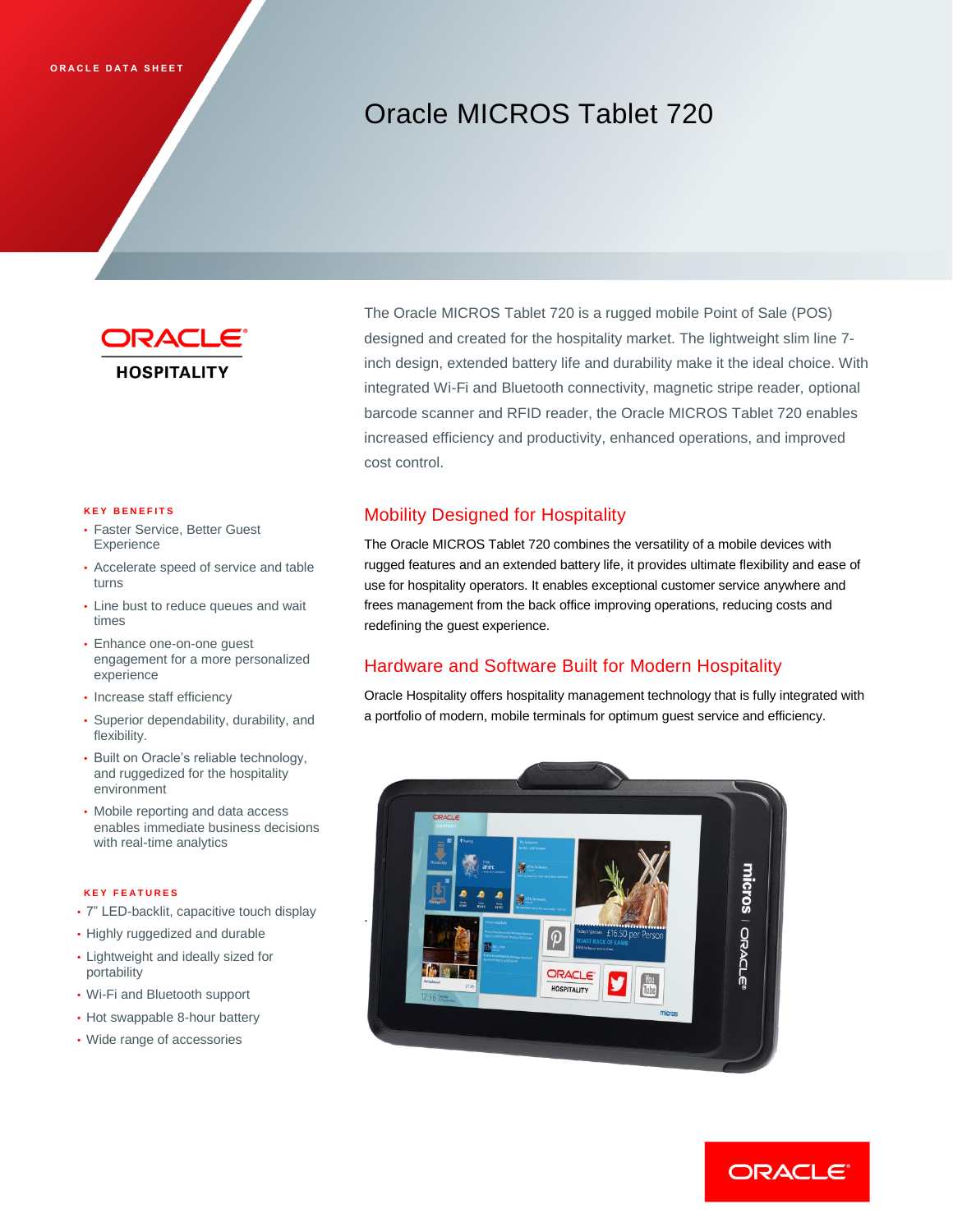

## **A C C E S S O R I E S A V A I L A B L E**

- Extended Battery
- Carrying Pouch
- 4-Bay Tablet Gang Charger
- 4-Bay Extended Battery Charger
- Desktop charging cradle

## Oracle MICOS Tablet 720 Specifications

| <b>SYSTEM</b>                                 |                                                                 |
|-----------------------------------------------|-----------------------------------------------------------------|
|                                               | Intel® Atom™ Quad Core, 1.33GHz (up to                          |
| <b>CPU</b>                                    | 2.16GHz)                                                        |
| <b>RAM</b>                                    | 2GB                                                             |
| <b>Storage</b>                                | 64GB Flash                                                      |
|                                               | Windows® 10 IoT Enterprise 2016 LTSB                            |
| OS                                            | Windows® Embedded 8.1 Industry Pro                              |
| <b>Display</b>                                | 7" LED-backlight screen with capacitive touch                   |
| <b>Display</b><br><b>Resolution</b>           | 1280 x 800                                                      |
| <b>Magnetic Stripe</b><br>Reader              | Triple track readers (ISO TK1, 2 & 3), JIS &<br>AAMVA compliant |
| <b>WIRELESS</b>                               |                                                                 |
| <b>WLAN</b>                                   | Wi-Fi 802.11a/b/g/n                                             |
| <b>Bluetooth</b>                              | Bluetooth 4.0 LE                                                |
| <b>I/O PORTS</b>                              |                                                                 |
| USB Port                                      | USB 2.0 x 1                                                     |
| Head Set Jack                                 | 1                                                               |
| DC in                                         | 1                                                               |
| <b>MECHANICAL</b><br><b>ENVIRONME</b><br>NTAL |                                                                 |
| <b>AC/DC Adapter</b>                          | Input: 100 - 240V AC; Output: 5V DC, 3A                         |
| <b>Battery Pack</b>                           | Replaceable rechargeable Li-ion battery, 3.6V,<br>8800mAh       |
| <b>Enclosure</b>                              | ABS + PC plastics                                               |
| <b>Dimensions</b><br>(HxWxD)                  | 5.24 x 8.26 x 0.93 in/ 133 x 210 x 23.5 mm                      |
| Weight                                        | 1.31 lbs/ 0.59 kg                                               |
| <b>Temperature</b>                            | Operation: 0 °C - 40 °C; Storage: -20°C - 60°C                  |
| <b>Humidity</b>                               | 0% - 90% non-condensing                                         |
| <b>OPTIONS</b>                                |                                                                 |
| <b>Barcode</b><br>Scanner                     | 1D/2D barcode scanner                                           |
| <b>NFC/RFID</b>                               | Supports ISO/IEC 14443 A reader/writer mode @<br>13.56MHz       |